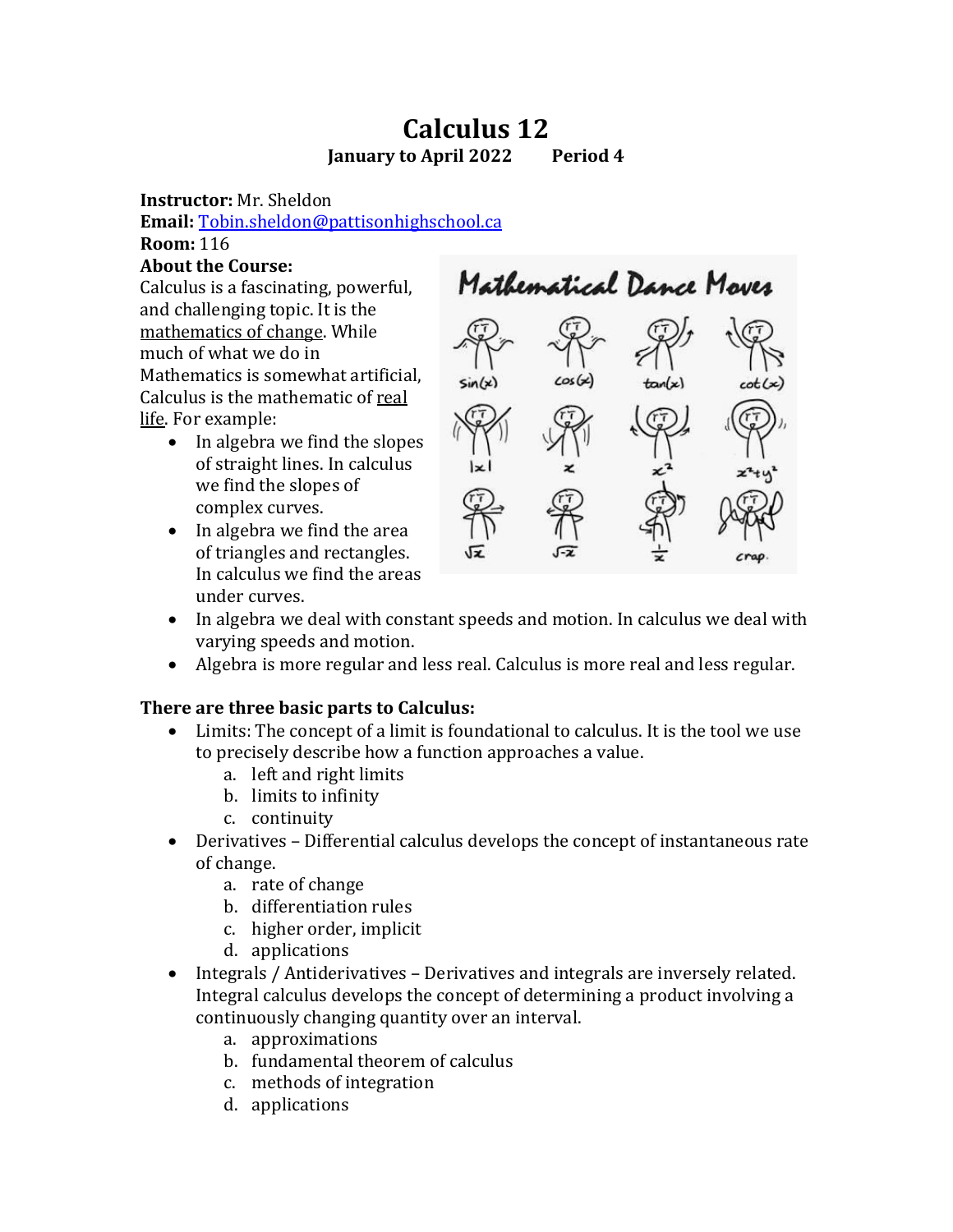#### **Marks Breakdown:**

Homework/Participation 10%

Quizzes 30%

o Approximately one or two quizzes per week.

Tests/Projects 40%

- o Chapter Tests
- o Midterm and Final Exam

Projects / Assignments 20%

- o You will be assigned two research and presentation projects
- o Other major assignments will be included in this category

## **Textbook**

Larson, Hostetler, Edwards *Calculus of a Single Variable (Sixth Edition)* You will be assigned a textbook on the first day in class. Additional material will be uploaded to Teams.

## **Teams**

You have all been added to a class Team where you can access notes, assignments, and announcements. You can send me messages through Teams if you have any questions.

## **Course Plan (subject to change)**

Chapter 0: Review of Pre-Calculus **Jan 10 - 14** Lesson 1 – Introduction to Calculus Lesson 2 – Review of Functions Lesson 3 – Graphing Calculators Lesson 4 – Composition Lesson 5 – Some Common Functions Lesson 6 – Inverse Functions Lesson 7 – Exponential & Logarithmic Functions Chapter 1: Limits and Rates of Change **Jan 17 - 21** Lesson 1 – Introduction to Limits Lesson 2 – Properties of Limits Lesson 3 – Limits Involving Infinity Lesson 4 – Continuity Lesson 5 – Applications of Limits Chapter 2: Derivatives **Jan 24 – Feb 4** Lesson 1: The Derivative Lesson 2: Rules of Differentiation Lesson 3: Trigonometric Derivatives and The Chain Rule Lesson 4: Derivatives of Exponential, Log, and Inverse Trig Functions Lesson 5: Implicit Differentiation Chapter 3: Applications of Derivatives **Feb 7 - 18** Lesson 1: Analyzing Functions Part I: Curve Sketching